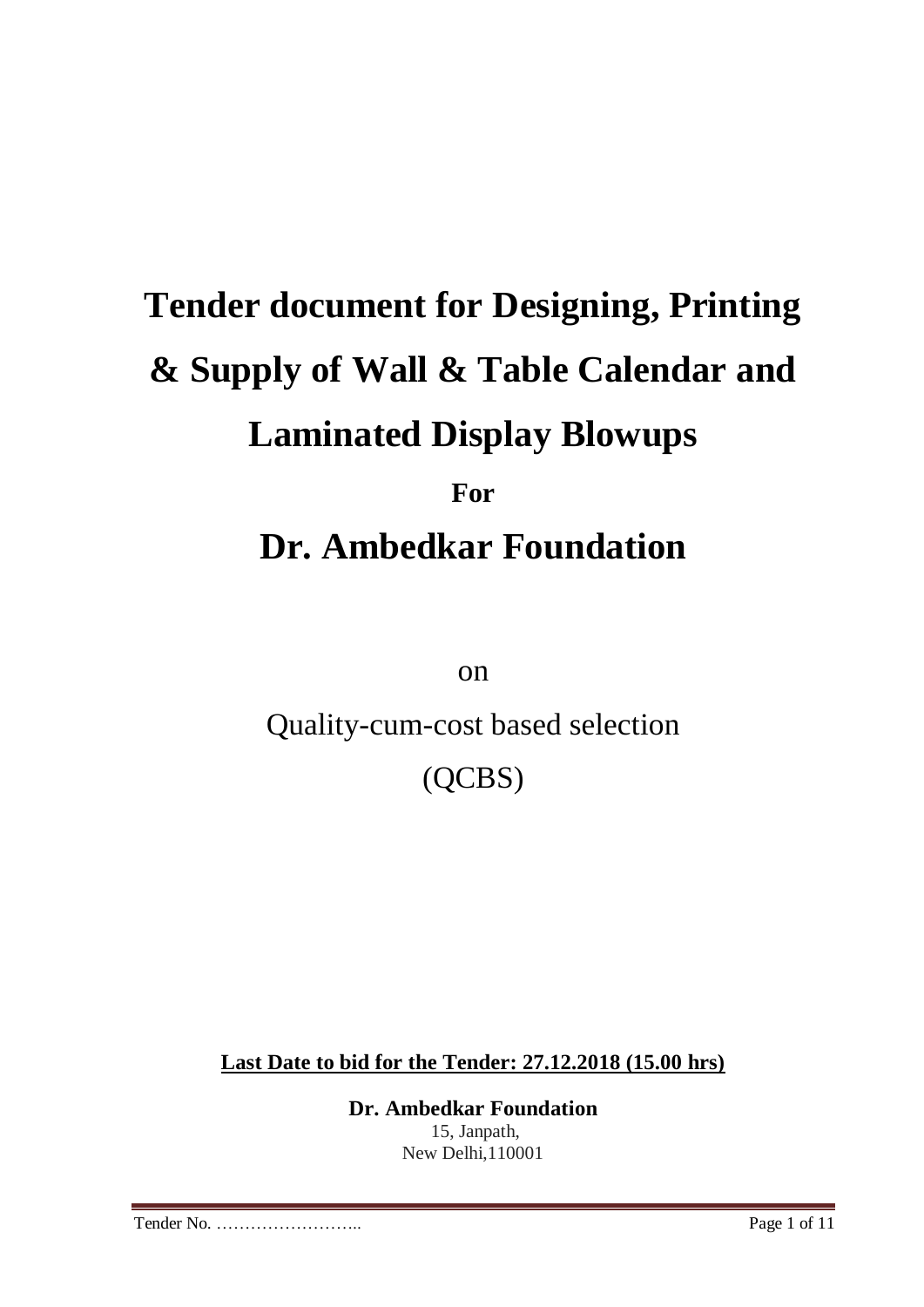### **About the Dr. Ambedkar Foundation:**

The Centenary Celebration Committee of Babasaheb Dr. B.R.Ambedkar headed by the then Prime Minister of India decided to set up Dr. Ambedkar Foundation to carry out the programmes and activities for furthering of Dr Ambedkar's ideology and spread his message of social justice to the masses not only in the country but also abroad.

Dr. Ambedkar Foundation was established by the Government of India under the aegis of the Foundation of Welfare (now Foundation of Social Justice and Empowerment) on March 24, 1992 as a registered society under the Societies Registration Act, 1860.

The Foundation has been entrusted with the responsibility of managing administering and carrying on the important and long-term schemes and programmes identified during the Centenary Celebrations of Dr. B.R. Ambedkar.

The main objectives of the Foundation inter alia include implementation of programmes and activities for furthering the ideology and message of Babasaheb Dr. B. R. Ambedkar among the masses in India as well as abroad. The Foundation has been entrusted with the responsibility of managing, administering and carrying on the important and long term schemes and programmes identified during the Centenary Celebrations of Dr. B. R. Ambedkar.

#### **Objective :**

Dr. Ambedkar Foundation intend to spread the ideology/message/schemes/initiatives amongst the masses specially, rural masses, Gram Panchayats, School Principals/Teachers/Children, Stake holders, etc. spread across India through Wall & Table Calendar and Laminated Display Blowups.

#### **Scope of Work :**

The bidder will be responsible for Conceptualizing, Designing and production of Wall & Table Calendar and Laminated Display Blowups on various schemes and initiatives of the ministry/foundation which includes : Creative/content writing, editing, photographs sourcing, photo editing, graphic/illustration, Language Translation, composing, proof reading, printing, binding, Updating of mailing list (as provided by the department), labeling, packing, Dispatch (through Department of Posts only) to the President, Vicepresident, Prime Minister, all council of ministers, MP's, Secretaries/DG's/ Chairman's/ CEO's of ministries/ departments/commissions of center/state, Indian Missions Abroad, DM officies, Gram Panchayats, Govt./Private Schools, etc. on the basis of specifications mentioned hereunder or any other office as decided by the Foundation:

|    | Name of work                                 | Tender for Designing, Printing & Supply of Wall & Table<br>Calendar and Laminated Display Blowups of Dr. Ambedkar<br>Foundation |  |
|----|----------------------------------------------|---------------------------------------------------------------------------------------------------------------------------------|--|
| 2. | Last date & time<br>for receipt of<br>Tender | Till 3:00 pm on  2018. Any bid received after the<br>stipulated time of tender would be rejected.                               |  |
| 3. | <b>Tender Validity</b>                       | Validity of bid should be up to 31.03.2019. A bid valid for a<br>shorter period shall be rejected.                              |  |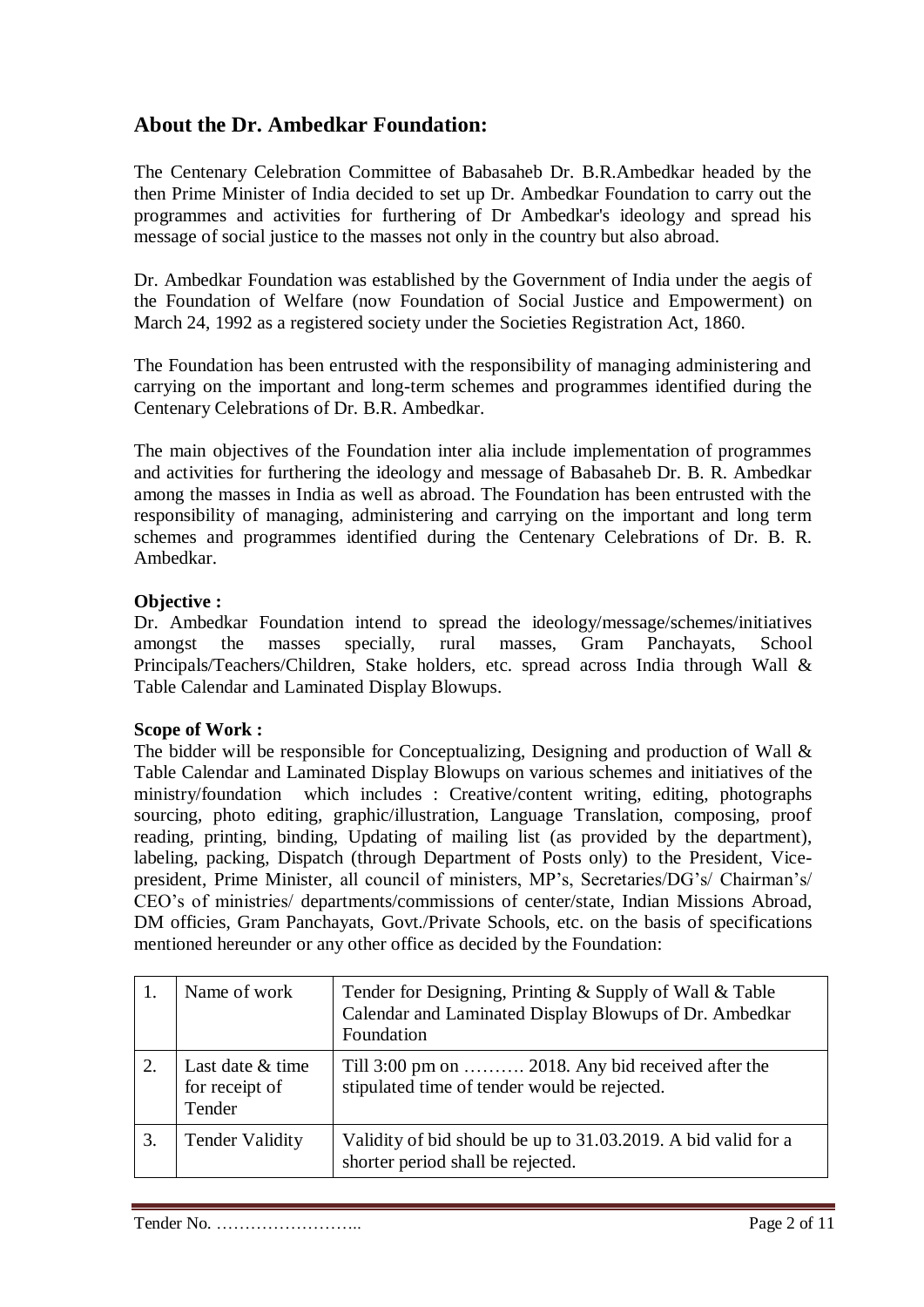| 4. | <b>Earnest Money</b><br>Deposit                      |                                                                                                                                                                                                                                                                                                                                                                               | A Bank Guarantee/FDR/Pay Order/DD from a scheduled Bank<br>of Rs.1,00,000/- (Rs. One lakh only) drawn in favour of Pay $\&$<br>Accounts Officer, Dr. Ambedkar Foundation, New Delhi to be<br>submitted in the technical bid valid for a period of six months<br>from the date of opening of bid.                                                                         |                                                                                                                                                                              |  |  |  |  |
|----|------------------------------------------------------|-------------------------------------------------------------------------------------------------------------------------------------------------------------------------------------------------------------------------------------------------------------------------------------------------------------------------------------------------------------------------------|--------------------------------------------------------------------------------------------------------------------------------------------------------------------------------------------------------------------------------------------------------------------------------------------------------------------------------------------------------------------------|------------------------------------------------------------------------------------------------------------------------------------------------------------------------------|--|--|--|--|
|    |                                                      |                                                                                                                                                                                                                                                                                                                                                                               | Bidder seeking exemption for submission of EMD, must have<br>to submit valid MSME/NSIC registration certificate.                                                                                                                                                                                                                                                         |                                                                                                                                                                              |  |  |  |  |
|    |                                                      |                                                                                                                                                                                                                                                                                                                                                                               |                                                                                                                                                                                                                                                                                                                                                                          | A Bid which is not accompanied with Earnest Money Deposit<br>will be construed as non compliant bid and shall be summarily<br>rejected. This is refundable.                  |  |  |  |  |
| 5. | Financial<br>&Technical<br>Standing of the<br>bidder |                                                                                                                                                                                                                                                                                                                                                                               | 2017-18.                                                                                                                                                                                                                                                                                                                                                                 | a) The bidder with a minimum annual turnover of Rs.1 Crore<br>(Rupees One crore), copy of Balance sheet/Turnover<br>certificate issued by CA from f.y. 2015-16, 2016-17 $\&$ |  |  |  |  |
|    |                                                      |                                                                                                                                                                                                                                                                                                                                                                               | b) Bidder should be registered/empaneled/or worked with<br>DAVP/Directorate of Printing, Govt. of India/Any other<br>govt. Ministries/department. The bidder should have to<br>submit the proof of ownership of printing press along with<br>copy of press declaration certificate, factory license and list<br>of machinery duly certified by the chartered accountant. |                                                                                                                                                                              |  |  |  |  |
|    |                                                      | c) The bidder should have completed satisfactorily at least 1<br>jobs of similar nature (i.e. printing and supply of wall/table<br>any Center/State<br>Govt.<br>calendars)<br>for<br>Ministries/<br>Department /PSUs/ Autonomous Bodies of minimum value<br>of Rs. 1 crore in the last Ten Years (i.e. from 01.04.2008)<br>till date). Copy of the work order to be attached. |                                                                                                                                                                                                                                                                                                                                                                          |                                                                                                                                                                              |  |  |  |  |
| 6. | Place of opening<br>of Tender                        |                                                                                                                                                                                                                                                                                                                                                                               | Room of the Director,<br>Dr. Ambedkar Foundation,<br>25, K.G. Marg.<br>New Delhi-110001                                                                                                                                                                                                                                                                                  | Jeevan Prakash Building, 9th Floor.                                                                                                                                          |  |  |  |  |
| 7. | Items with                                           | I.                                                                                                                                                                                                                                                                                                                                                                            |                                                                                                                                                                                                                                                                                                                                                                          | <b>Wall Calendar 2019:</b>                                                                                                                                                   |  |  |  |  |
|    | Specifications                                       | 1.                                                                                                                                                                                                                                                                                                                                                                            | Size                                                                                                                                                                                                                                                                                                                                                                     | 17" x 24" (finished)                                                                                                                                                         |  |  |  |  |
|    |                                                      | 2.                                                                                                                                                                                                                                                                                                                                                                            | Pages                                                                                                                                                                                                                                                                                                                                                                    | 6 Leaves (1 months on each side) $+$ 1 Fly<br>leaf                                                                                                                           |  |  |  |  |
|    |                                                      | 3.                                                                                                                                                                                                                                                                                                                                                                            | Paper<br>90 GSM Indian Art Paper (Fly leaf)<br>150 GSM Indian Art Paper (Main leafs)                                                                                                                                                                                                                                                                                     |                                                                                                                                                                              |  |  |  |  |
|    |                                                      | 4.                                                                                                                                                                                                                                                                                                                                                                            | 4 colour both sides<br>Printing                                                                                                                                                                                                                                                                                                                                          |                                                                                                                                                                              |  |  |  |  |
|    |                                                      | 5.                                                                                                                                                                                                                                                                                                                                                                            | <b>Binding</b>                                                                                                                                                                                                                                                                                                                                                           | Wiro on 17" side with 16" metal hanger and<br>2" card board strip at the back.                                                                                               |  |  |  |  |
|    |                                                      | Packing<br>Flat packing of 100/200 wall calendars in<br>6.<br>suitable size corrugated box made up of 7<br>Ply tied with 4 nos. of PVC strips and roll                                                                                                                                                                                                                        |                                                                                                                                                                                                                                                                                                                                                                          |                                                                                                                                                                              |  |  |  |  |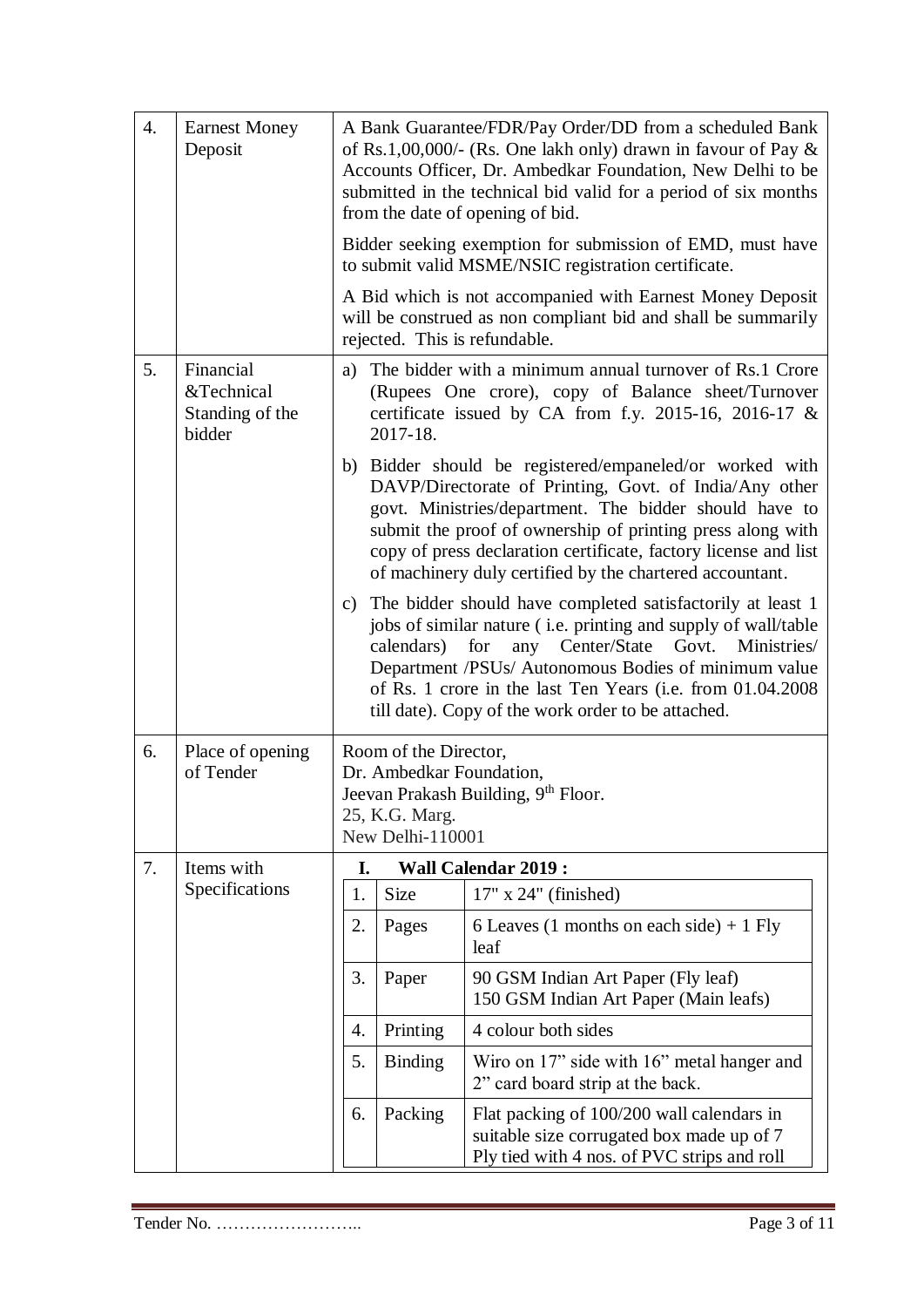|    |                                                                                                                                         | packing of $1/2/5/10$ wall calendars in<br>suitable size box/PVC pouch.                                                                                                                                                                                                                             |  |  |
|----|-----------------------------------------------------------------------------------------------------------------------------------------|-----------------------------------------------------------------------------------------------------------------------------------------------------------------------------------------------------------------------------------------------------------------------------------------------------|--|--|
| 7. | Dispatch                                                                                                                                | All the dispatch to the consignee has to be<br>done by the bidder through Department of<br>Posts, Government of India only.                                                                                                                                                                         |  |  |
| П. |                                                                                                                                         | <b>Table Calendar 2019:</b>                                                                                                                                                                                                                                                                         |  |  |
| 1. | <b>Size</b>                                                                                                                             | Width 8.5" & Height 7" (Finished)<br>$8.5"$ x 16" (open)                                                                                                                                                                                                                                            |  |  |
| 2. | Pages                                                                                                                                   | 26 pages (13 leaves)                                                                                                                                                                                                                                                                                |  |  |
| 3. | Paper                                                                                                                                   | 200 GSM Indian art card                                                                                                                                                                                                                                                                             |  |  |
| 4. | Printing                                                                                                                                | 4 colour both sides                                                                                                                                                                                                                                                                                 |  |  |
| 5. | Stand                                                                                                                                   | 32 ounce Mill board, 100 GSM Indian art<br>paper Laminated to be pasted on outer side<br>and 80 GSM maplitho paper to be pasted<br>inside.                                                                                                                                                          |  |  |
| 6. | <b>Binding</b>                                                                                                                          | Wiro on 8.5" side (on Top)                                                                                                                                                                                                                                                                          |  |  |
| 7. | Packing                                                                                                                                 | Each Table Calendar to be shrink wrap<br>and then 50 Table calendar to packed in<br>suitable corrugated box made up of 7 Ply<br>tied with 4 nos. of PVC strips                                                                                                                                      |  |  |
| 8. | Dispatch<br>All the dispatch to the consignee has to be<br>done by the bidder through Department of<br>Posts, Government of India only. |                                                                                                                                                                                                                                                                                                     |  |  |
| Ш. |                                                                                                                                         | <b>Laminated Display Blowups</b>                                                                                                                                                                                                                                                                    |  |  |
| 1. | Size                                                                                                                                    | $17"$ x 24"                                                                                                                                                                                                                                                                                         |  |  |
| 2. | Paper                                                                                                                                   | 300 GSM Art Card duly thermal<br>laminated gloss (60 micron each on front<br>and back sides)                                                                                                                                                                                                        |  |  |
| 3. | Colour                                                                                                                                  | $4 + 0$                                                                                                                                                                                                                                                                                             |  |  |
| 4. | Nos. of<br>Blow-ups                                                                                                                     | Set of 5 different Laminated Blow-ups<br>on Foundation/Ministry<br>schemes/initiatives                                                                                                                                                                                                              |  |  |
| 5. | Language                                                                                                                                | Hindi,<br>English,<br>Bengali,<br>Assamese,<br>Kannada,<br>Bodo,<br>Dogri,<br>Gujarati,<br>Kashmiri,<br>Konkani,<br>Maithili,<br>Malayalam, Manipuri, Marathi, Nepali,<br>Odia, Punjabi, Tamil, Telugu, Urdu.<br>Translation, proof reading $&$ composing<br>in languages to be done by the bidder. |  |  |

<u> 1989 - Johann Stoff, deutscher Stoffen und der Stoffen und der Stoffen und der Stoffen und der Stoffen und der</u>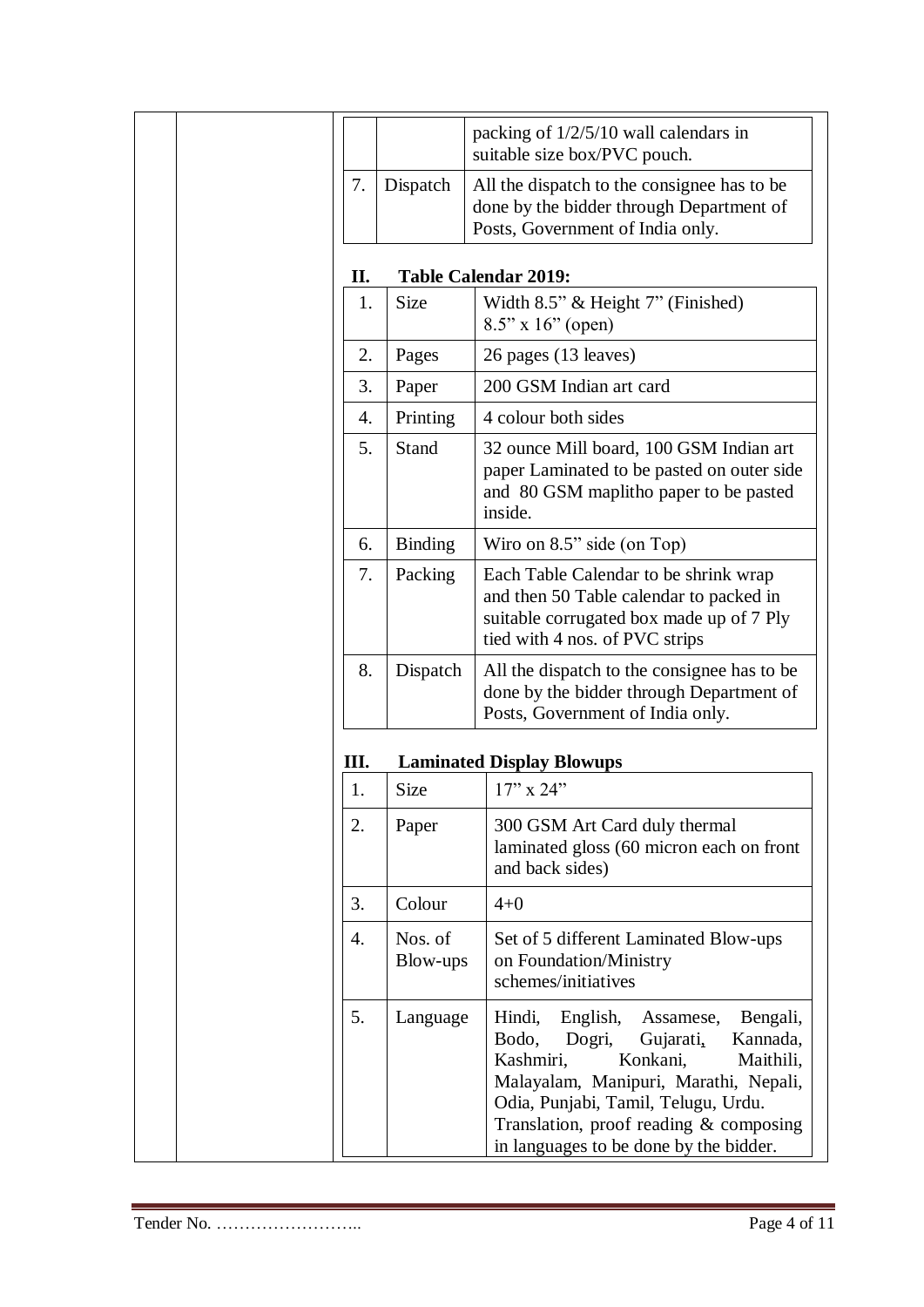| 8.  | Participation in<br><b>Bid</b>           | Interested firms can apply for all items or any one item from<br>the above mentioned list of items.                                                                                                                                                                                                                                                                                                                                                            |  |  |  |  |  |
|-----|------------------------------------------|----------------------------------------------------------------------------------------------------------------------------------------------------------------------------------------------------------------------------------------------------------------------------------------------------------------------------------------------------------------------------------------------------------------------------------------------------------------|--|--|--|--|--|
| 9.  | Designs/layouts/<br>Samples &<br>dummies | • All the proposed designs/layouts have to be submitted in<br>actual size as mentioned in the specifications for each item<br>by the bidder for technical evaluation. Designs/layouts<br>which are not as per specified size will not be evaluated.                                                                                                                                                                                                            |  |  |  |  |  |
|     |                                          | • At least one exact dummy (blank) in actual size, paper<br>quality, binding, etc. mentioned in the specifications of every<br>quoted item has to be submitted by the bidder for technical<br>evaluation. Any alteration in specifications should invite<br>rejection of tendered item.                                                                                                                                                                        |  |  |  |  |  |
|     |                                          | • Firm can submit one or more design of every item but it is<br>necessary that designs are in exact size as mentioned in the<br>specifications for technical evaluation.                                                                                                                                                                                                                                                                                       |  |  |  |  |  |
|     |                                          | • Foundation reserves the right to alter or add some changes in<br>selected items.                                                                                                                                                                                                                                                                                                                                                                             |  |  |  |  |  |
|     |                                          | • The design/dummies submitted by the firm shall be property<br>of the Foundation and will not be returned.                                                                                                                                                                                                                                                                                                                                                    |  |  |  |  |  |
|     |                                          | • All submitted items of every firm will be scrutinized by the<br>Official Committee. The methodology of evaluation is<br>annexed. If committee finds that any particular item is not<br>appropriate or at par with its specification, the Committee<br>can reject that particular item and the same will not be<br>considered in technical evaluation. In that case, the decision<br>of the Committee will be firm and final and bound to all the<br>bidders. |  |  |  |  |  |
| 10. | Quantity                                 | Quantity of the items will depend on the availability of the<br>budget, however bidders are requested to quote their per piece<br>rate for each item in the financial bid format attached in<br>Annexure $- B$ .                                                                                                                                                                                                                                               |  |  |  |  |  |
| 11. | Rates/Prices                             | All inclusive rates/prices (except taxes) should be quoted<br>covering the cost of concept, designs, size, paper quality,<br>printing, binding, packing, etc. as mentioned in the para 7<br>above.                                                                                                                                                                                                                                                             |  |  |  |  |  |
|     |                                          | Bidders are requested to quote there rates in the financial<br>bid format attached in Annexure $-$ B, dully signed and<br>stamped to be submitted in a separate sealed envelope super<br>scribed as 'Financial Bid'. Any mention of Rates/Prices in<br>the technical bid is liable to rejection.                                                                                                                                                               |  |  |  |  |  |
| 12. | Supplies and                             | The supplies of the above materials is meant for various                                                                                                                                                                                                                                                                                                                                                                                                       |  |  |  |  |  |

and the control of the control of the control of the control of the control of the control of the control of the control of the control of the control of the control of the control of the control of the control of the cont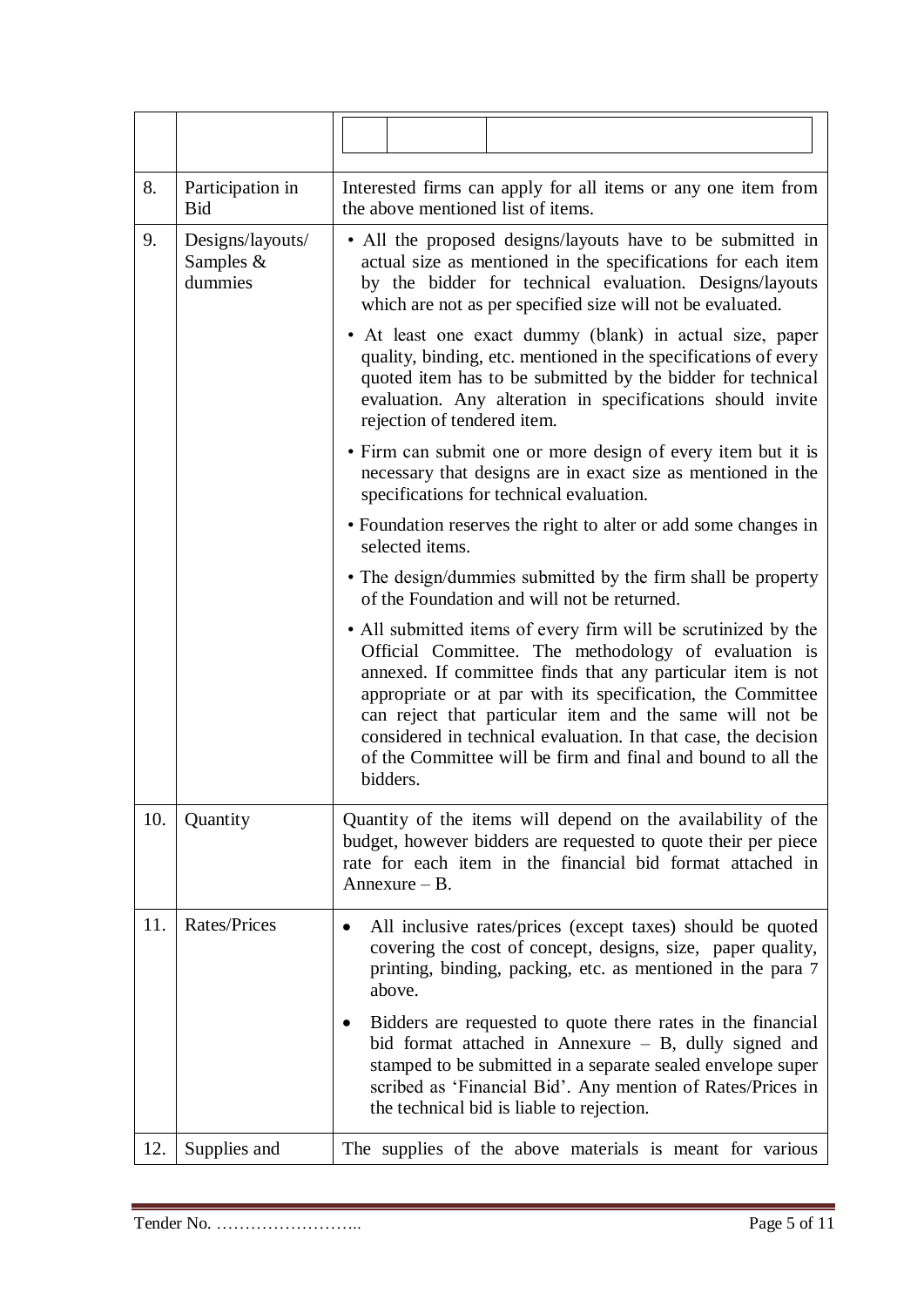|     | Consignee                                                          | consignees i.e. Secretaries/DG's/CMD/CEO's of Ministries/<br>Department/PSU's/Boards<br>of<br>Center/States/UTs,<br>Indian<br>Missions abroad, NGO's, DM offices, Gram Panchayats,<br>schools, etc. spread across the country and/or to any other<br>consignees as directed by the Foundation from time to time.                     |
|-----|--------------------------------------------------------------------|--------------------------------------------------------------------------------------------------------------------------------------------------------------------------------------------------------------------------------------------------------------------------------------------------------------------------------------|
|     |                                                                    | The complete list of consignee with address and quantity to be<br>dispatched will be provided by the Foundation.                                                                                                                                                                                                                     |
| 13. | Packing                                                            | Consignment should be packed in such a manner that the<br>material should withstand transit jerks and adequate safety to<br>the goods is provided at the cost of the firm. It should be<br>ensured that consignments reach the destination in safe and<br>sound condition.                                                           |
| 14. | Transportation<br>Charges                                          | The material should be sent / dispatched only through<br>Department of Posts, Govt. of India.                                                                                                                                                                                                                                        |
|     |                                                                    | Transportation charges for delivery of the publicity materials to<br>various consignees will be paid to the firm on actual basis.<br>Booking receipts/bills/certificate issued by Department of Posts<br>to be submitted as proof of delivery.                                                                                       |
| 15. | Delivery Period &<br>Pre-dispatch<br>Inspection of the<br>Material | Bidder has to take approvals/clearance for the Quality &<br>$\bullet$<br>Quantity of material before the commencement of bulk<br>dispatch/delivery.                                                                                                                                                                                  |
|     |                                                                    | The publicity material should be deliver/dispatched only<br>$\bullet$<br>through Department of Posts, Govt. of India.                                                                                                                                                                                                                |
|     |                                                                    | Transportation charges for delivery of the publicity<br>$\bullet$<br>materials to various consignees will be paid to the firm (as<br>certified copy of the<br>actual)<br>per<br>booking<br>as<br>receipts/bills/certificate of Department of Posts.                                                                                  |
| 16. | <b>Estimated value</b><br>of work                                  | Estimated value of work will depend on availability of Budget.<br>Government reserves the right to split the components /items of<br>work, if required.                                                                                                                                                                              |
| 17. | Payment<br>Schedule/Terms                                          | Payment will be released within 30 days of submission of bills,<br>supported by Booking receipts/certificate/bills issued by<br>Department of Posts.                                                                                                                                                                                 |
| 18. | Performance<br>Security                                            | 5% of the total value of the order to be deposited as security<br>deposit in form of Bank Guarantee/FDR from a scheduled<br>Bank drawn in favour of Pay & Accounts Officer, Dr.<br>Ambedkar Foundation, New Delhi,<br>within 15 days after<br>placing the order and valid up to six months after complete<br>execution of the order. |
| 19. | Liquidated<br>Damages                                              | The applicable rate is 0.1% per week and the maximum<br>deduction is 2% of the contract price.                                                                                                                                                                                                                                       |
| 20. | Submission of                                                      | Bids to be submitted in two separate sealed envelopes <i>i.e.</i>                                                                                                                                                                                                                                                                    |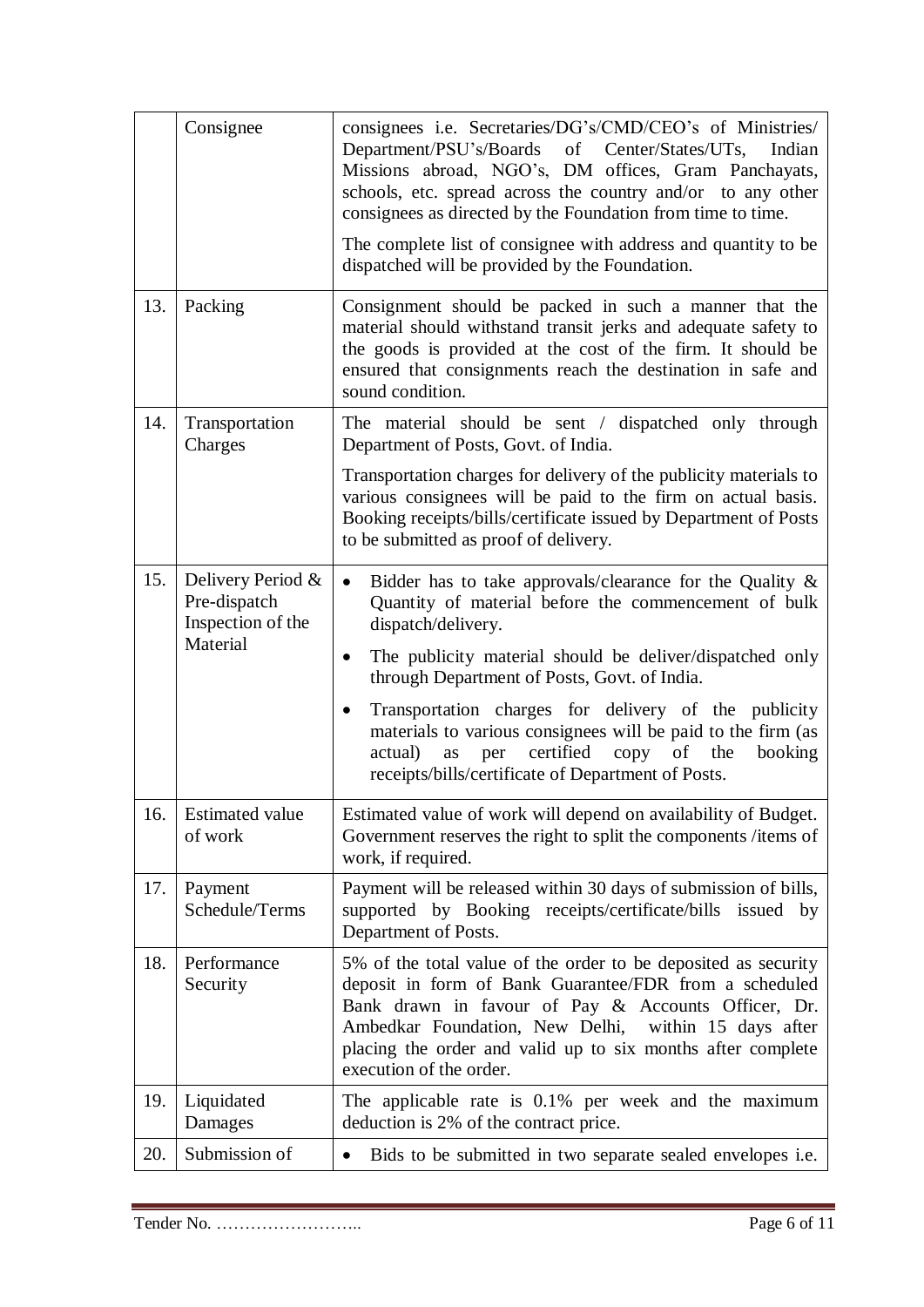|     | <b>Bids</b>                         | Technical Bid & Financial Bid. Each packet should be<br>clearly super-scribed "Technical Bid" or "Financial Bid" as<br>case may be with the Tender Number, Tender Name and<br>Name of the bidder.                                                                                                                                                                                                                                                                                                                                                                                                                                                                                                                                                                                                                                                                                                    |  |  |  |  |  |
|-----|-------------------------------------|------------------------------------------------------------------------------------------------------------------------------------------------------------------------------------------------------------------------------------------------------------------------------------------------------------------------------------------------------------------------------------------------------------------------------------------------------------------------------------------------------------------------------------------------------------------------------------------------------------------------------------------------------------------------------------------------------------------------------------------------------------------------------------------------------------------------------------------------------------------------------------------------------|--|--|--|--|--|
|     |                                     | Technical Bid should contain fee for download tender (if<br>downloaded from website), Earnest Money Deposit,<br>Balance Sheet/CA's Certificate of last 3 years, proven track<br>record, company's profile, experience, credentials, brief<br>concepts, details of designs/layouts/dummy, proof of past<br>experience, check list duly filled up and confirmation of<br>other terms and conditions as contained in Tender Enquiry<br>Schedule.                                                                                                                                                                                                                                                                                                                                                                                                                                                        |  |  |  |  |  |
|     |                                     | Financial Bid should contain only rates/price of the quoted<br>items as per Para No.7 above. The bidders are requested to<br>quote their rates neatly and clearly in the given format in<br>Annexure - B. Any cutting and over-writing will not be<br>accepted.                                                                                                                                                                                                                                                                                                                                                                                                                                                                                                                                                                                                                                      |  |  |  |  |  |
|     |                                     | Incomplete<br>proposal<br>those<br>received<br>or<br>$\bullet$<br>without hard bound will summarily be rejected.                                                                                                                                                                                                                                                                                                                                                                                                                                                                                                                                                                                                                                                                                                                                                                                     |  |  |  |  |  |
| 21. | <b>Evaluation of</b><br><b>Bids</b> | A Combined Quality Cum Cost Based System (CQCCBS)<br>evaluation method will be followed, wherein a weighted<br>composite success score will be calculated based on separate<br>evaluations of the Technical Bid (70% weightage) and the<br>Financial Bid (30% weightage), as mentioned in Annexure 'A'                                                                                                                                                                                                                                                                                                                                                                                                                                                                                                                                                                                               |  |  |  |  |  |
| 22. | Force Majeure                       | <b>a.</b> Neither party (department or bidder) shall be liable for any<br>claim on account of any loss, damage or compensation,<br>whatsoever, arising out of any failure to carry out the terms of<br>this Contract where such failure is caused due to war, rebellion,<br>mutiny, civil commotion, fire, riot, earthquake, drought, floods,<br>crop failure, strike, lock-out, major break-down of the plant, or<br>act of God, or due to any restraint or regulation of the State or<br>Central Government, or a local authority/ authorities provided a<br>notice of such occurrence is given to the other party in writing<br>within 10 days from the date of the occurrence of the force-<br>majeure condition, furnishing there with a documentary<br>evidence supporting the invoking of the force-majeure clause.<br><b>b.</b> On cessation of the force-majeure, the party invoking force- |  |  |  |  |  |
|     |                                     | majeure shall inform the other party of the period for which the<br>force-majeure condition continued and<br>shall also give<br>documentary evidence thereof to this effect.                                                                                                                                                                                                                                                                                                                                                                                                                                                                                                                                                                                                                                                                                                                         |  |  |  |  |  |
| 23. | entertained.                        | Incomplete bid in any respect or bid mentioning that relevant documents/data will be<br>submitted later on and not agreeing to any of the terms & conditions contained in<br>Tender Enquiry shall not be considered and no representation at a later date shall be                                                                                                                                                                                                                                                                                                                                                                                                                                                                                                                                                                                                                                   |  |  |  |  |  |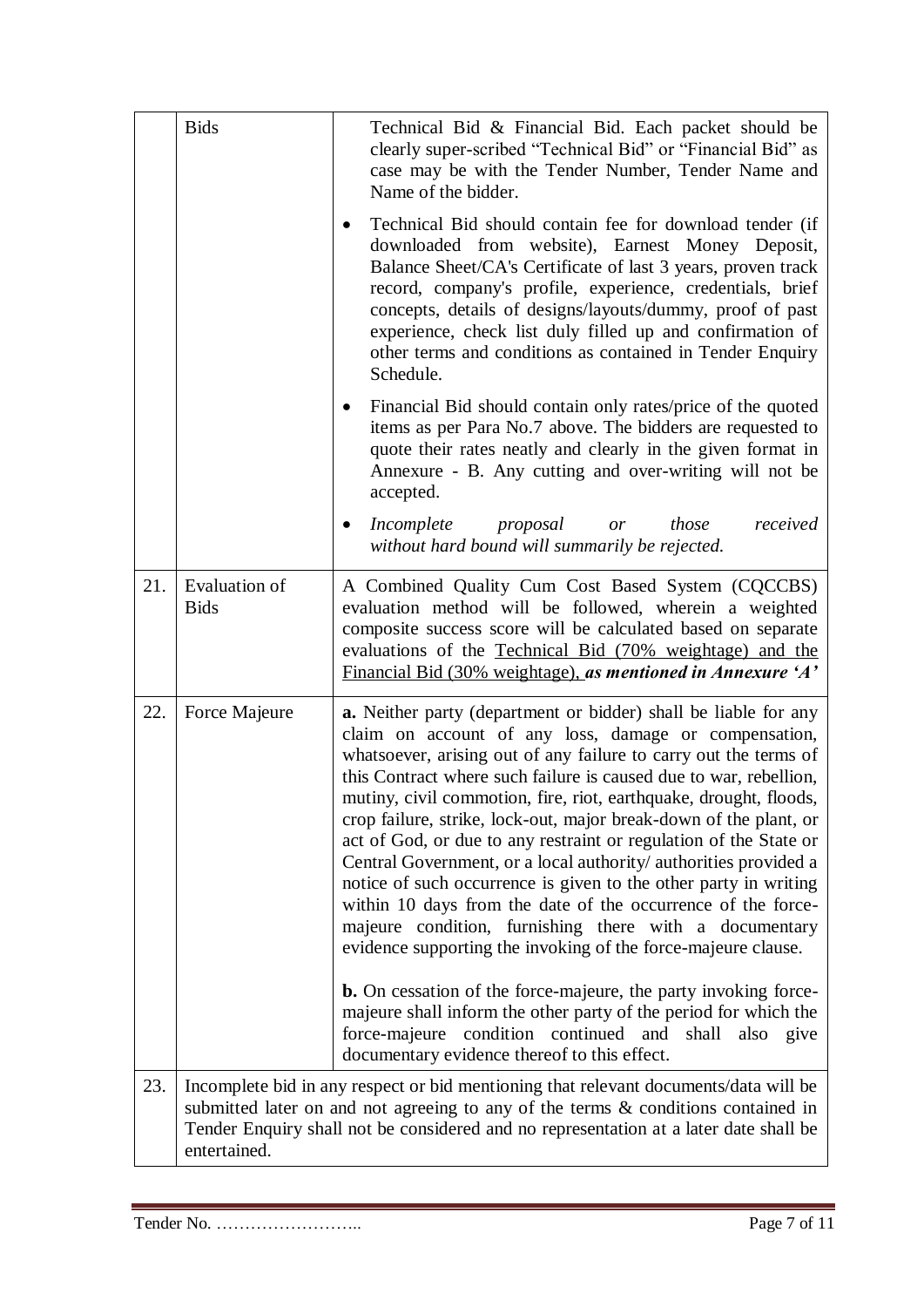| 24. | The Foundation reserves the right of rejecting any bid found deficient in respect of<br>any formalities cited above without giving any reasons.                                                                                                                   |
|-----|-------------------------------------------------------------------------------------------------------------------------------------------------------------------------------------------------------------------------------------------------------------------|
|     | 25. The Foundation reserves the right to extend the contract further for the next year i.e.<br>for the year 2019-2020 to the successful bidders, if bidder agrees on same rates and<br>terms & conditions after successful & satisfactory completion of the work. |
|     | 26. The short listed firms (who technically qualify) will be deemed to have been<br>empanelled for limited tendering for the jobs arising in the Foundation till the period<br>new tenders are finalized but not beyond March 2020.                               |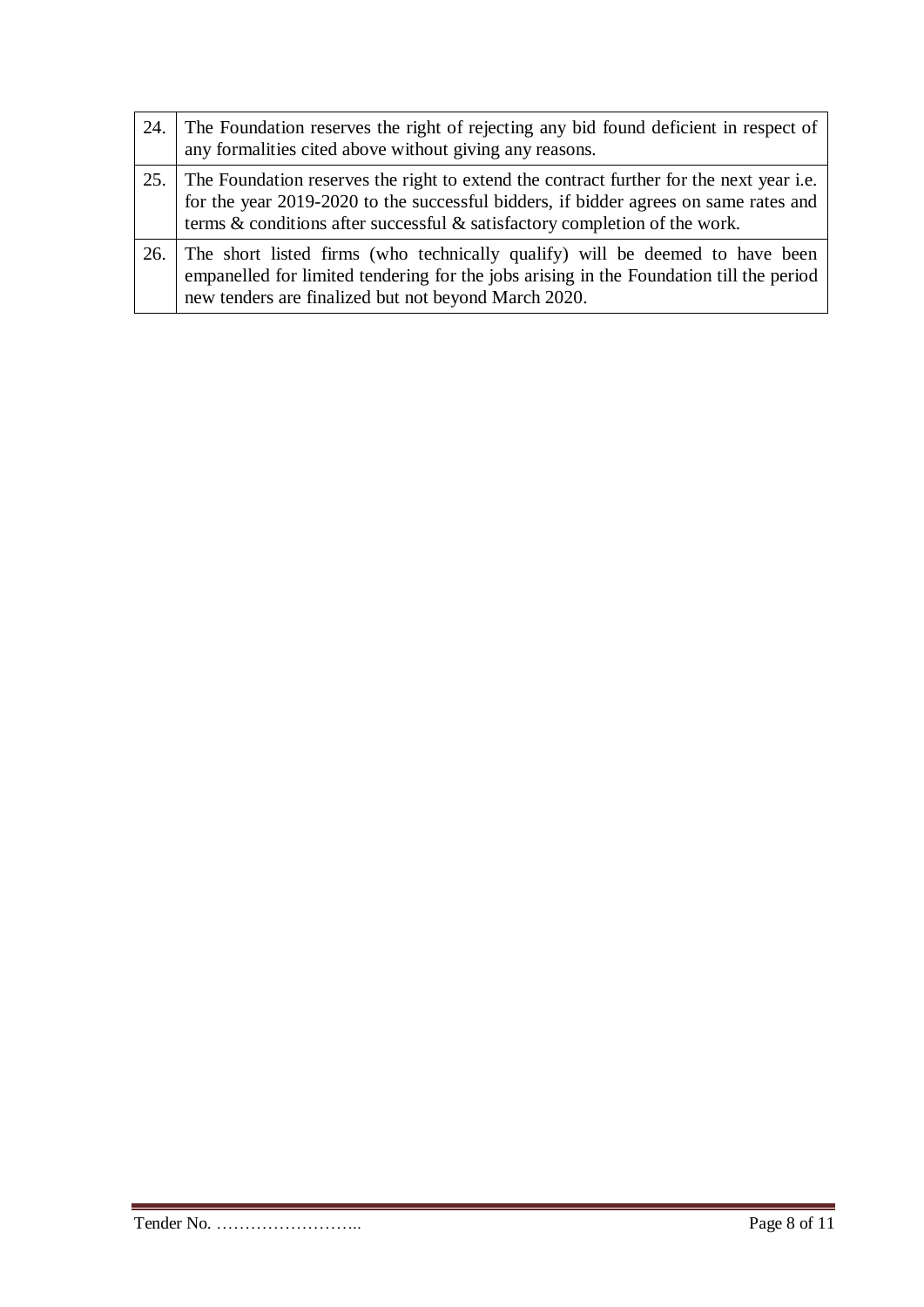#### **1. Evaluation of bids**

Preliminary scrutiny of the tender document will be done by an Official Committee to determine whether the documents have been properly signed, Earnest Money Deposit (EMD), pre-qualification, and all relevant papers submitted. Tenders not conforming to such requirements will be prima facie rejected.

For evaluation, a Combined Quality Cum Cost Based System (CQCCBS) evaluation method will be followed, wherein a weighted composite success score will be calculated based on separate evaluations of the Technical Bid (70% weightage) and the Financial Bid (30% weightage). The Official Committee will oversee the evaluation process.

**Technical Bid Criterion & Weightage – 70%** (marks between 0-100 will be assigned and 70% weightage will be accorded for calculating the technical marks). The technical marks will be calculated on following parameters as indicated below, based on the weightages indicated against each parameter:

| S.<br>N. | Criteria                                                                                                                                                                                                                                                                                                                                                            | <b>Guidelines for</b><br>scoring/evaluation                                                                                           | <b>Proof to be</b><br>submitted | Max.<br><b>Marks</b> |  |  |
|----------|---------------------------------------------------------------------------------------------------------------------------------------------------------------------------------------------------------------------------------------------------------------------------------------------------------------------------------------------------------------------|---------------------------------------------------------------------------------------------------------------------------------------|---------------------------------|----------------------|--|--|
| 1.       | <b>Experience:</b><br>bidder<br>The<br>should<br>have<br>completed satisfactorily at least<br>1 jobs of similar nature (i.e.<br>printing and supply of wall/table<br>calendars) for any Center/State<br>Ministries/Department<br>Govt.<br>/PSUs/ Autonomous Bodies of<br>minimum value of Rs. 1 crore in<br>the last Ten Years (i.e. from<br>01.04.2008 till date). | 20 marks for 1 work<br>5 additional mark<br>for every additional<br>work of minimum<br>value of Rs.1 crore,<br>(maximum 20)<br>marks) | Work orders                     | 40                   |  |  |
| 3.       | Concepts/designs :<br>Creativity of Proposed Concept/design/layout, Quality of Paper,<br>Binding, etc. as submitted (in blank dummy).                                                                                                                                                                                                                               |                                                                                                                                       |                                 |                      |  |  |
|          |                                                                                                                                                                                                                                                                                                                                                                     |                                                                                                                                       | <b>Total Marks</b>              | <b>100</b>           |  |  |

*Note:* The marks/scores will be calculated up to 2 decimal places

#### **1.2 Financial Bid Criterion & Weightage – 30%**

For evaluation of the financial bid, the lowest bidder will be given a marks of 100. The marks of other bidders will be proportionately scaled down as per the following:-

#### **(Lowest bidder price / Quoted price of the bidder) x 100**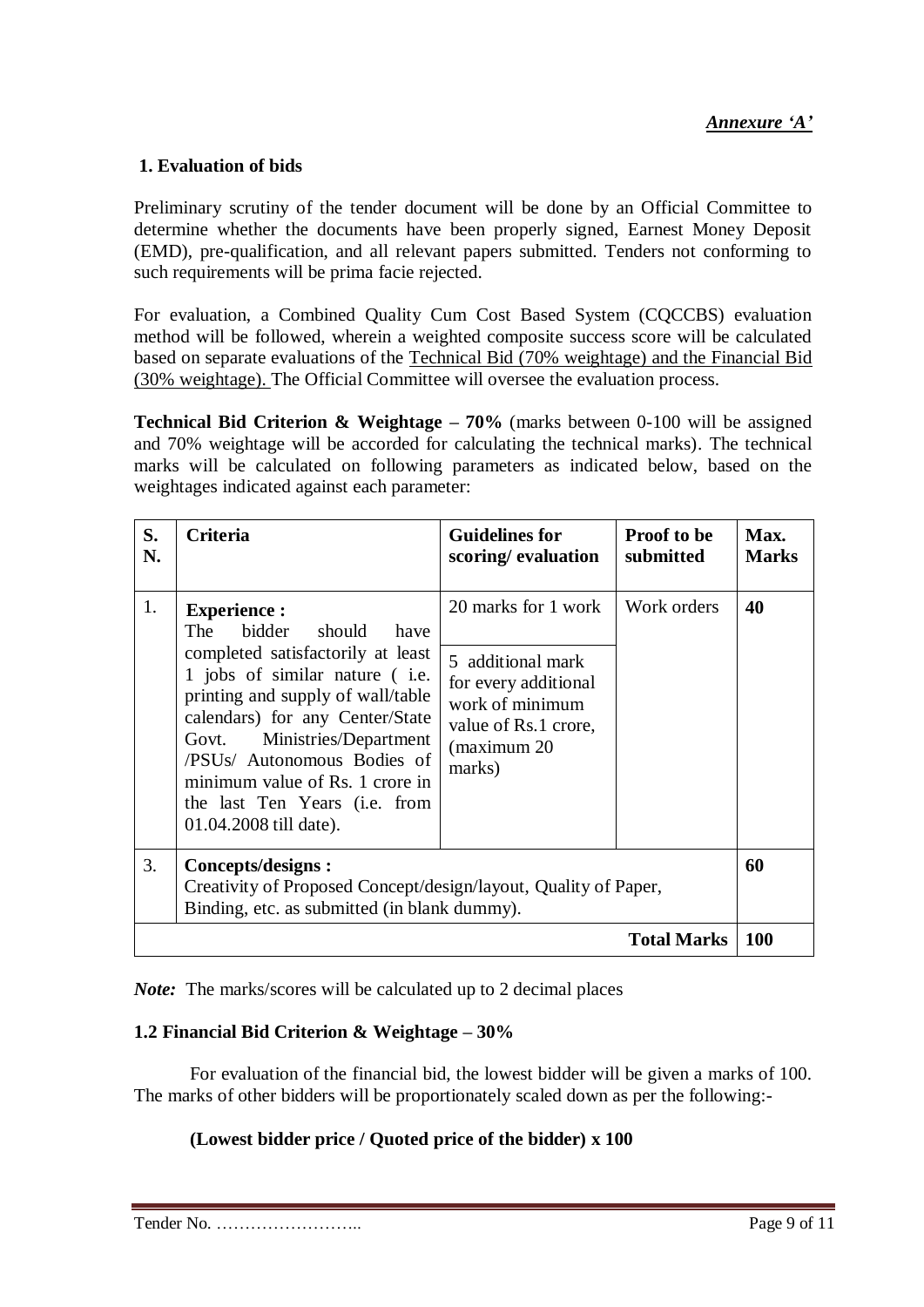For example, if the lowest bid price is Rs. 100, the lowest bidder will get a score of 100. If the second lowest bid is Rs. 150, the bidder will get a score of  $(100 / 150)$  x  $100 =$ 66.66. The scores will be calculated up to 2 decimal places.

#### **1.3 Calculating the composite final Marks**

The composite final marks will be calculated from the technical and financial scores as shown in the illustrative example below. The short-listed firms will be ranked as L1, L2 etc. (marks calculated up to 2 decimal points), based on decreasing order of composite final marks and L1 (highest composite final marks) will be declared as the Lowest Bidder.

**1.4** In case the highest composite mark is the same for more than one bidder, the bidder whose marks are the highest mark in financial bid will be awarded the contract.

#### *Illustrative Example ( for any 1 item):*

Bidders A, B and C with technical bid marks of 80, 85 and 90 respectively, The financial bids of the 3 bidder are as follows: A= Rs. 5 lakh, B= Rs. 7.5 lakh and C= Rs. 10 lakh. The composite final marks for A, B and C will be calculated in the following manner:

|               |           | 3          |           |                | 6            |                       |
|---------------|-----------|------------|-----------|----------------|--------------|-----------------------|
| <b>Bidder</b> | Technical | Weighted   | Financial | Proportionate  | Weighted     | Final                 |
|               | marks     | technical  | Bid quote | financial      | financial    | composite             |
|               |           | marks      | (in Rs.   | marks (lowest  | marks        | marks                 |
|               |           | (column 2) | Lakhs)    | quote/bidder's | (column $5x$ | $=$ column $3+$       |
|               |           | x 70%)     |           | quote) $x 100$ | 30%)         | column <sub>6</sub> ) |
| A             | 80        | 56.00      |           | 100.00         | 30           | 86.00                 |
| B             | 85        | 59.50      | 7.5       | 66.67          | 20           | 79.50                 |
| $\mathcal{C}$ | 90        | 63.00      | 10        | 50.00          | 15           | 78.00                 |

Since bidder A has the highest composite final marks (S=86.00), they will be declared as L1 i.e. Lowest Bidder.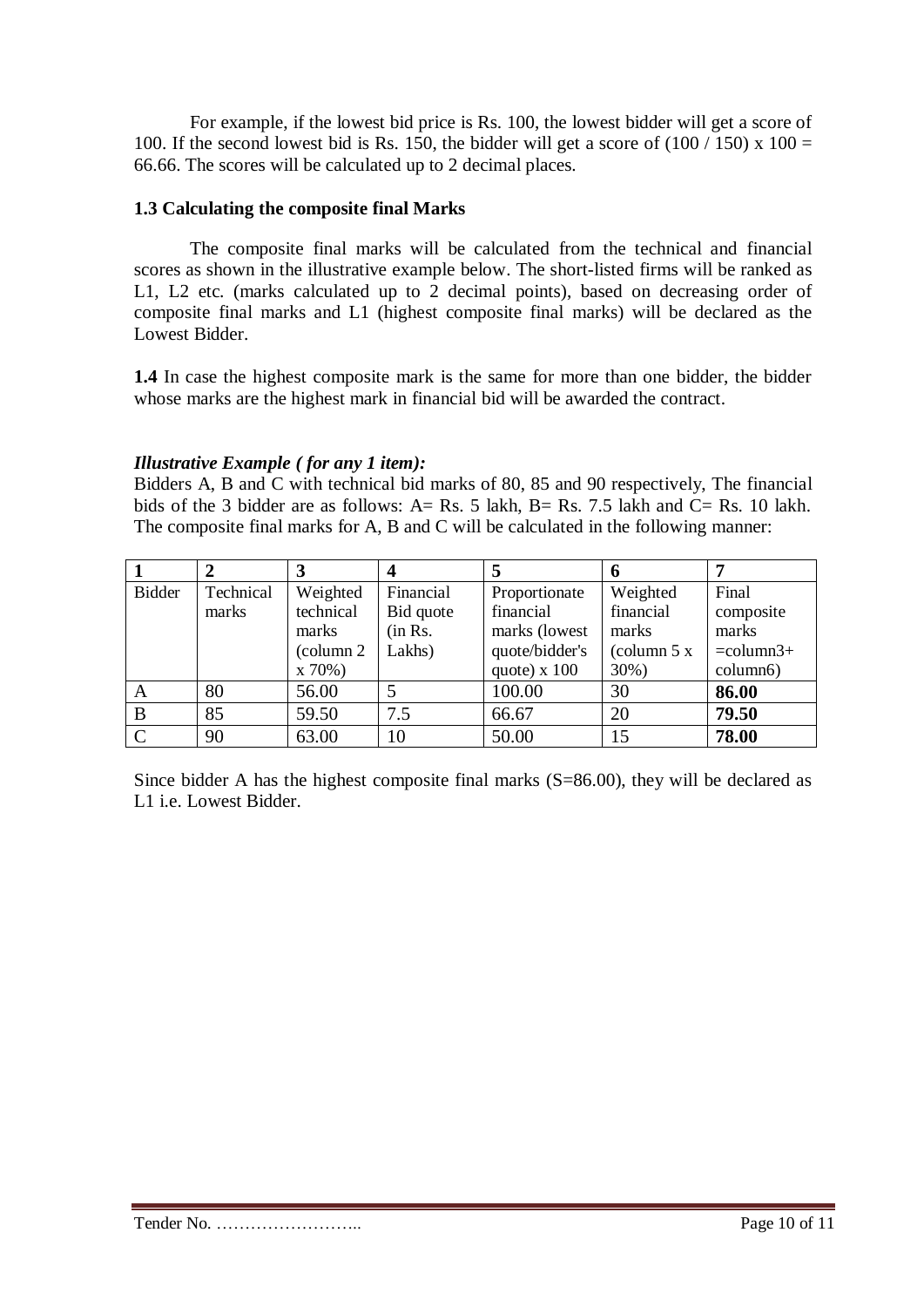#### **Check List**

| S.<br>No. | Documents                                                                                                                                                                                                                                                                                                                                                                                     | Page No.                                                       |
|-----------|-----------------------------------------------------------------------------------------------------------------------------------------------------------------------------------------------------------------------------------------------------------------------------------------------------------------------------------------------------------------------------------------------|----------------------------------------------------------------|
| 1.        | Earnest Money Deposit in form of Bank Guarantee from a<br>nationalized Bank of Rs. 2,00,000-/ (Rupees Two lakh only)<br>drawn in favour of Pay & Accounts Officer Dr. Ambedkar<br>Foundation, New Delhi, valid for a period of six months from<br>the date of opening of bid.<br>Or,<br>Bidder seeking exemption for submitting EMD, then attach<br>valid MSME/NSIC registration certificate. | BG No.<br><b>Issue Date:</b><br>(iii)Expiry date:<br><b>Or</b> |
| 2.        | Tender document duly signed & stamped on each pages.                                                                                                                                                                                                                                                                                                                                          |                                                                |
| 3.        | The bidder with a minimum annual turnover of Rs.1 Crore<br>(Rupees One crore), copy of Balance sheet/Turnover<br>certificate issued by CA f.y. 2015-16, 2016-17 & 2017-18.                                                                                                                                                                                                                    |                                                                |
| 4.        | Bidder should be registered/empaneled/or worked with<br>DAVP/Directorate of Printing, Govt. of India/Any other govt.<br>Ministries/department. The bidder should have to submit the<br>proof of ownership of printing press along with copy of press<br>declaration certificate, factory license and list of machinery<br>duly certified by the chartered accountant.                         |                                                                |
| 5.        | The bidder should have completed satisfactorily at least 1<br>jobs of similar nature (i.e. printing and supply of wall/table<br>calendars) for any Center/State Govt. Ministries/Department<br>/PSUs/ Autonomous Bodies of minimum value of Rs. 1 crore<br>in the last Ten Years (i.e. from 01.04.2008 till date). Attach<br>Copies of the work order.                                        |                                                                |
| 6.        | Proposed Design/layout for Wall- Calendar in actual size as<br>mentioned in the specifications with blank dummy (If<br>Quoted).                                                                                                                                                                                                                                                               |                                                                |
| 7.        | Proposed Design/layout for Table- Calendar in actual size as<br>mentioned in the specifications with blank dummy (If<br>Quoted).                                                                                                                                                                                                                                                              |                                                                |
| 8.        | Proposed Design/layout for Set of 5 Laminated Display<br><b>Blowups</b> in actual size as mentioned in the specifications<br>with blank dummy (If Quoted).                                                                                                                                                                                                                                    |                                                                |
| 9.        | Financial Bid in separate sealed envelope superscribed as<br>'Financial Bid', name of Bidder and tender No, etc.                                                                                                                                                                                                                                                                              |                                                                |

**Note : The bidders are required to submit only those documents which are specified in the check list/tender document. Extra/unspecified document will not be evaluated.**